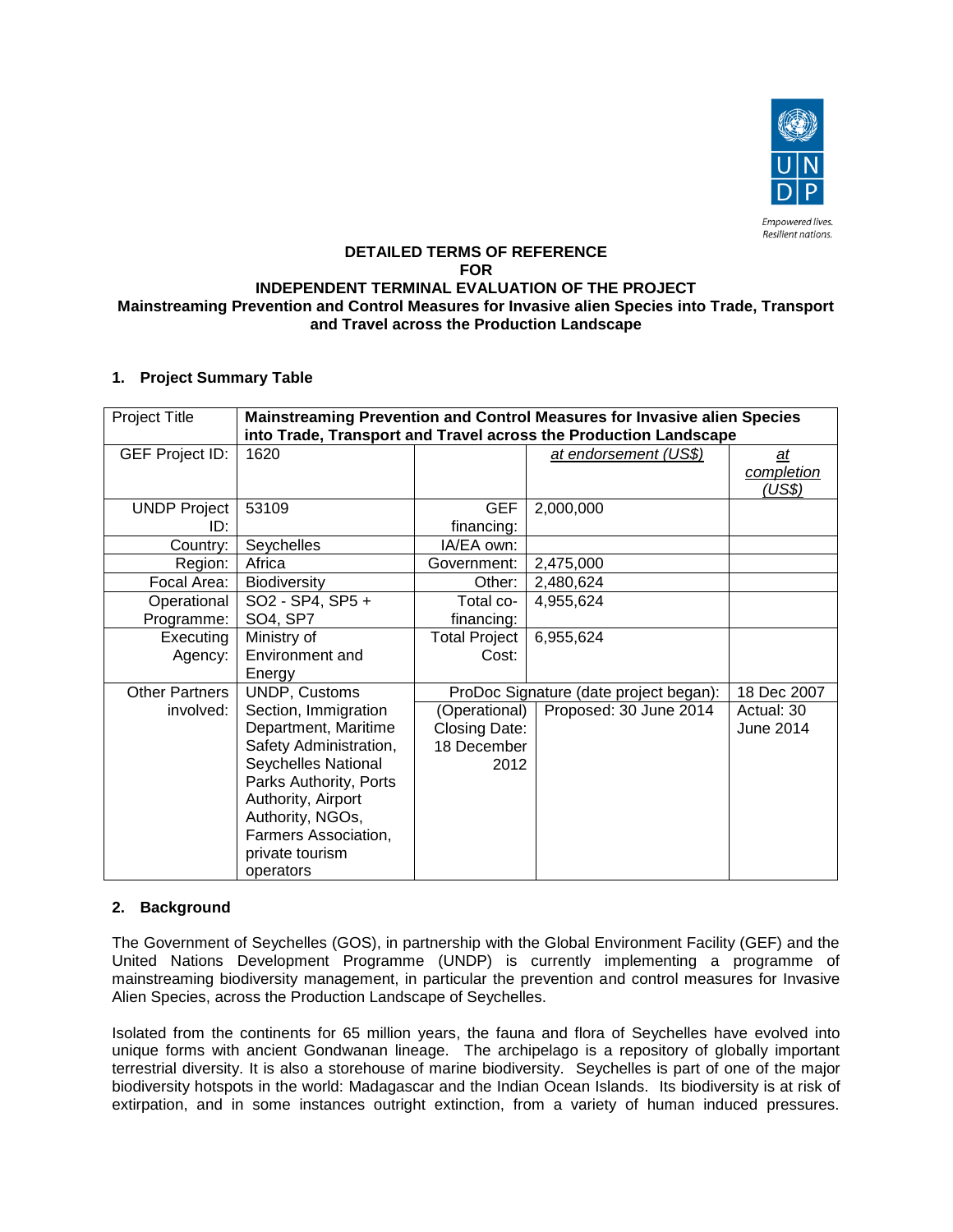Seychelles faces the typical constraints of a SIDS, with its small land area and population, remoteness from major markets, limited natural resources and environmental vulnerability. Its most important assets are the truly rare beauty of the environment, and a significant fishery resource including pelagic and various coastal stocks.

Seychelles is typical of remote islands in the ecological susceptibility of its terrestrial biodiversity to IAS. IAS out-compete and replace indigenous fauna and flora through predation, elimination of natural regeneration, introduction of diseases and smothering by creepers. Animal IAS, like rats, feral cats and other predators, can be devastating to the avifauna and small fauna, reducing levels of recruitment. IAS also pose a threat of unquantified magnitude to Seychelles' marine biodiversity. Most of the terrestrial ecosystems of Seychelles have been heavily affected by certain invasive alien species. The introduction of IAS into Seychelles has long been associated with trade, agriculture, and movement of people. The nature of the IAS threat has changed dramatically as a result of the increased trade and movement of people associated with the development of tourism and industrial off-shore fisheries. This has increased the number of pathways for IAS introductions. Three sets of barriers are impeding efforts to remediate the threats posed by invasive alien species. These are 1) capacity deficits at the systemic level; 2) limited capacities at the institutional level; and 3) technical capability.

The project *Mainstreaming Prevention and Control Measures for Invasive Alien Species into Trade, Transport and Travel across the Production Landscape* is expected to contribute to the achievement of the following goal: The functional integrity of the terrestrial and coastal ecosystems is secured now and into the future, thus providing a base for sustainable development. The project is responsible for achieving the following project objective: Increased capacities to prevent and control the introduction and spread of Invasive Alien Species through Trade, Travel and Transport across the Production Landscape. The project is divided into three outcomes, namely:

- 1) Outcome 1: Policy and regulatory framework for effective control of the introduction and spread of IAS in place.
- 2) Outcome 2: Strengthened Institutional capacity to prevent and control the introduction and spread of IAS.
- 3) Outcome 3: Improved knowledge and learning capacities to control the introduction, establishment and spread of IAS.

The project was originally planned for five years, but has received a no-cost extension of 18 months, terminating end of June 2014.

## **3. UNDP GEF monitoring and evaluation (M&E) policy**

In accordance with UNDP and GEF M&E policies and procedures*<sup>1</sup>* , all full and medium-sized country projects implemented by UNDP with GEF financing must undergo a terminal evaluation upon completion of implementation. These terms of reference (TOR) sets out the expectations for a Terminal Evaluation (TE) of the project *Mainstreaming Prevention and Control Measures for Invasive Alien Species into Trade, Transport and Travel across the Production Landscape.*

The essentials of the project to be evaluated are as follows:

## **4. Objective and Scope**

#### **Objective**

l

The TE will be conducted according to the guidance, rules and procedures established by UNDP and GEF as reflected in the UNDP Evaluation Guidance for GEF Financed Projects (2011). *<http://web.undp.org/evaluation/documents/guidance/GEF/UNDP-GEF-TE-Guide.pdf>*

<sup>&</sup>lt;sup>1</sup> See 'UNDP Handbook on Planning, Monitoring and Evaluating for Development Results', 2009, and the 'GEF Monitoring and Evaluation Policy', 2010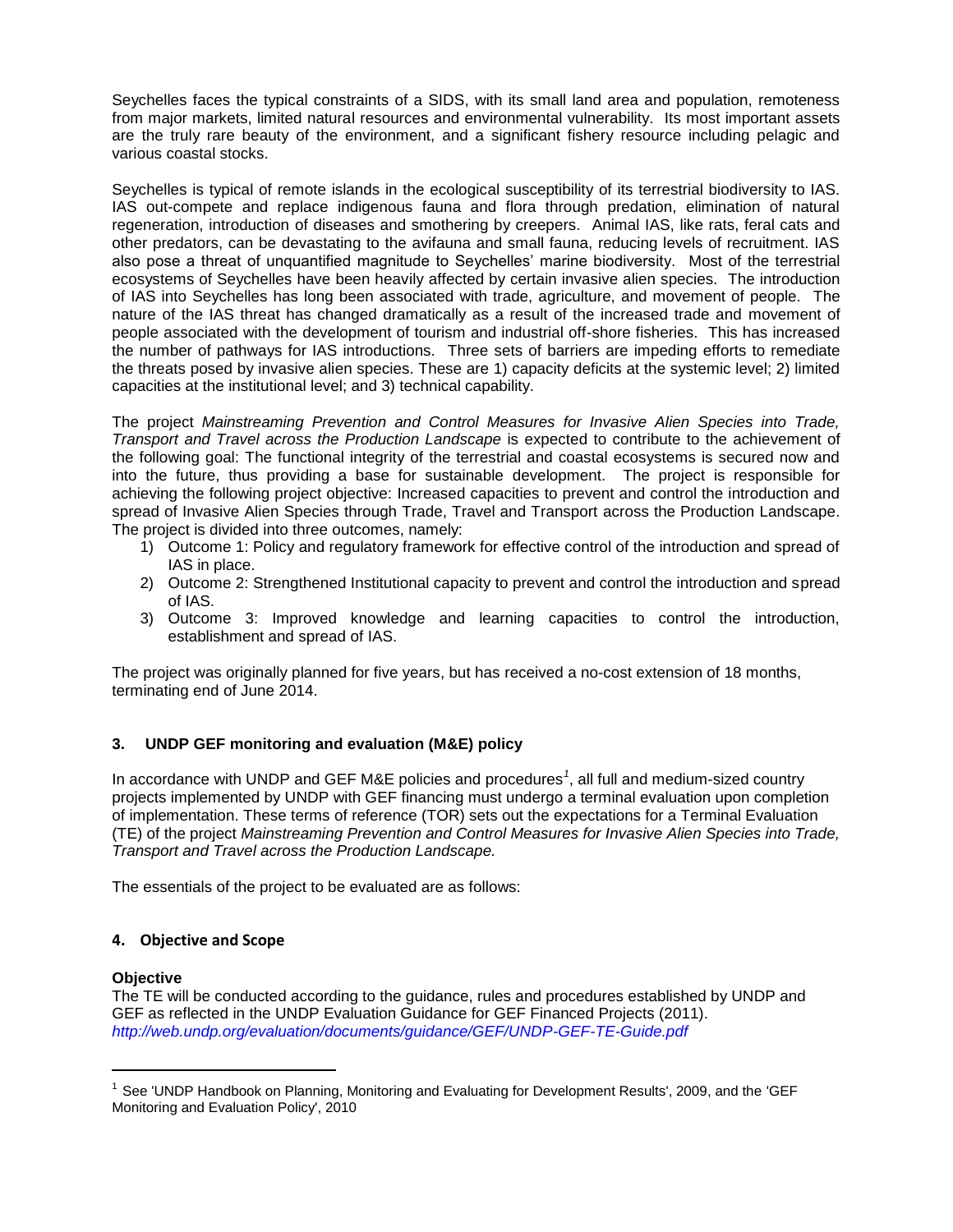The purpose of the evaluation is to:

- Assess overall performance against the project objectives as set out in the Project Document and other related documents
- Assess project relevance to national priorities, as well as UNDP and GEF strategic objectives
- Assess the effectiveness and efficiency of the project
- Critically analyze the implementation and management arrangements of the project, including financial management.
- Assess the sustainability of the project interventions and consider project impacts
- Document lessons and best practices concerning project design, implementation and management which may be of relevance to other projects in the country and elsewhere in the world.

## **Scope**

The TE should consider and report on the following evaluation issues and criteria:

- 1. Project relevance and consistency with country priorities and the GEF Focal Area.
- 2. Ownership of the project at the national and local levels; stakeholder participation across local levels and partnerships developed through the project.
- 3. Effectiveness in realizing project immediate objectives, planned outcomes and outputs; the effects of the project on target groups and institutions; the extent to which these have contributed towards strengthening the institutional, organizational and technical capability of the government in achieving its long-term sustainable development objectives (including environmental management goals).
- 4. Sustainability of project achievements and impacts, including financial and institutional sustainability, and an assessment of planned replication and exit strategies.
- 5. Management arrangements, including supervision, guidance, back-stopping, human resources, and the Implementing Agency's (UNDP) supervision and backstopping; the quality and timeliness of inputs, activities, responsiveness of project management to changes in the project environment and other M&E feedback.
- 6. Financial planning and sustainability, including the timely delivery and use of committed cofinancing.
- 7. Efficiency or cost-effectiveness in the ways in which project outputs and outcomes were achieved.
- 8. Adaptive management, including effective use of log-frame, UNDP risk management system, annual Project Implementation Reviews, and other parts of the M&E system, tools and mechanisms as appropriate; evaluate whether project design allowed for flexibility in responding to changes in the project environment.
- 9. Risk management, including the UNDP risk management system within ATLAS, which is also incorporated in the annual PIR. The evaluator is requested to determine how effectively the risk management system is being used as an adaptive management tool. Risks may be of a financial, socio-political, institutional, operational, environmental (or other) type.
- 10. Cross-cutting issues:
	- Governance: How has the project facilitated the participation of the local communities in natural resource management and decision making processes
	- Promotion of gender equity: Has the project considered gender sensitivity or equal participation of man and women and boys and girls in decision making processes
	- Capacity development of participants and target beneficiaries, communications and use of technology.

Lessons and Recommendations: The evaluator will present lessons and recommendations on all aspects of the project s/he considers relevant. with special attention given to analysing lessons and proposing recommendations on aspects related to factors that contributed to or hindered attainment of project objectives, sustainability of project benefits, innovation, catalytic effect and replication, the role and effectiveness of M & E and adaptive management in project implementation.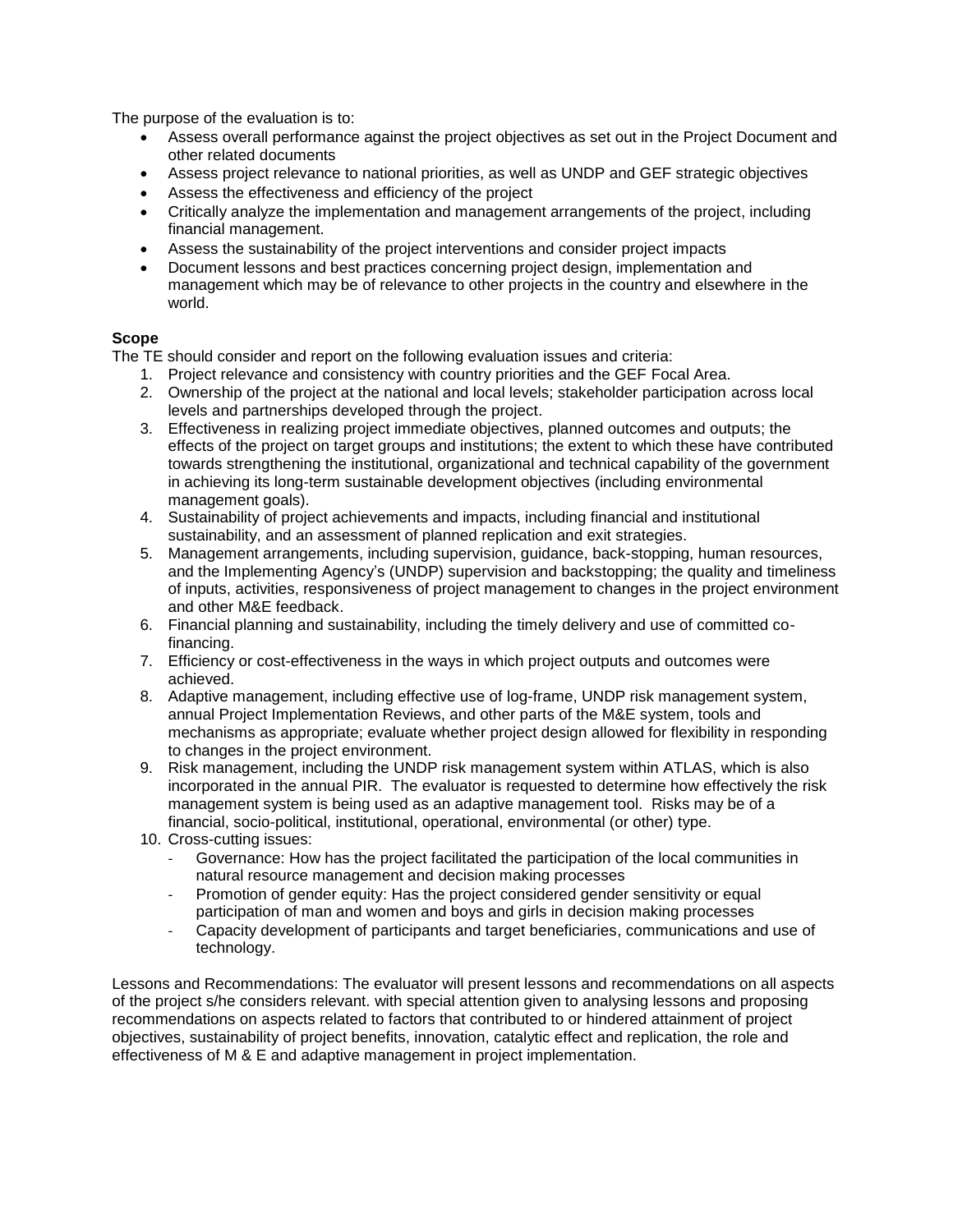## **Evaluation approach and method**

The evaluation must provide evidence‐based information that is credible, reliable and useful. The evaluator is expected to follow a participatory and consultative approach ensuring close engagement with government counterparts, in particular the GEF country focal points, steering committee, UNDP Country Office, project team, and key stakeholders. The evaluator is expected to conduct a field mission to Seychelles including specific project sites. The evaluator is expected to use interviews as a means of collecting data on the relevance, performance and success of the project. Key stakeholders to be interviewed are as follows (see also ProDoc p.82-84):

- Ministry of Environment and Energy
- GEF Operational Focal Point (National Project Director)
- Ministry of Natural Resources and Industry
- Ministry of Home Affairs
- Ministry of Transport and Tourism
- Ministry of Health (Public Health Division)
- Ministry of Finance Trade Division
- District Administration Offices
- Seychelles Agriculture Agency
- Seychelles Civil Aviation Authority
- Seychelles Ports Authority
- Seychelles Coastguard
- Maritime Safety Administration
- Seychelles Tourism Board
- Seychelles Farmers Association
- Seychelles Bureau of Standards
- Island Development Corporation
- Island Conservation Society
- Marine Conservation Society, Seychelles
- Nature Seychelles
- Plant Conservation Action Group
- Seychelles Islands Foundation (also implementing an EU-funded biosecurity project)
- Seychelles National Parks Authority
- National Biosecurity Committee
- UNDP Country Office in Seychelles
- UNDP Environment and Energy (EEG) Group Regional Coordination Unit (Regional Technical Advisor)

The evaluator will review all relevant sources of information, such as the project document, mid-term evaluation, project reports (including Annual Reports APR/PIR, project budget revisions, progress reports), focal area tracking tools, project files, national strategic and legal documents, and any other material that s/he may consider useful for evidence based assessment. A list of documentation that the project team will provide to the evaluator for review is included with this Terms of Reference (Annex 1).

A least 1 week prior to the evaluation mission, the evaluator will submit a brief (2 page) inception note, to include:

- Further elaboration on the intended approach & method, consistent with this TOR.
- Planned timing for carrying out the evaluation mission.
- Any requests to include additional participatory techniques, such as surveys and focus groups, or other approaches for the gathering and analysis of data that are otherwise not specified in the TOR, and which may entail additional time or cost.
- Requests for additional project background information not included with this TOR

On arrival in Seychelles the evaluator will conduct interviews with involved personnel including:

- UNDP-GEF staff who have project responsibilities;
- Staff of the Programme Coordination Unit
- Staff of the Executing Agency (including the National Project Director)
- Members of the Project Board (Steering Committee)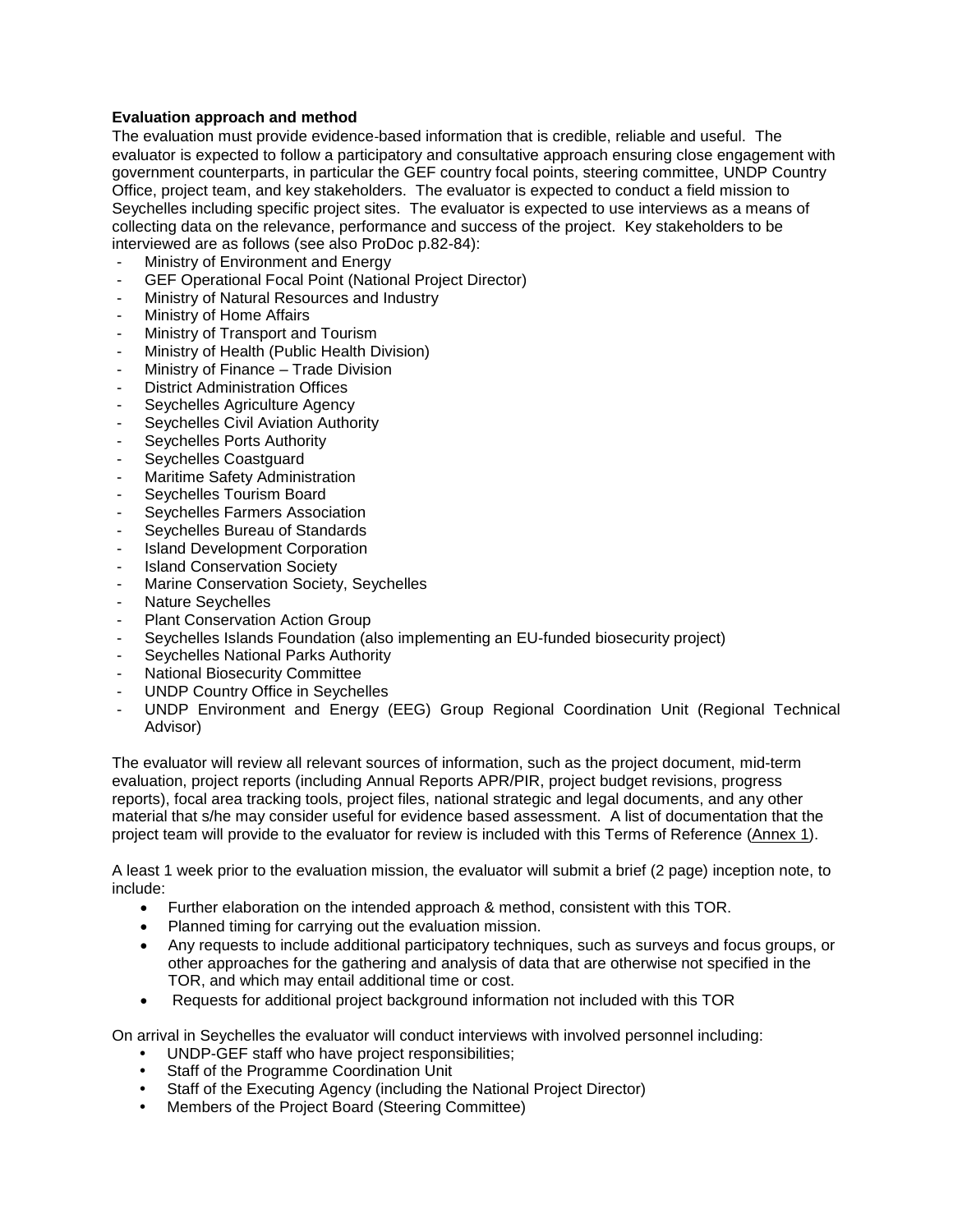- Project stakeholders, including participating members of the demo sub-projects
- Relevant staff in participating government departments.

Field visits will be undertaken to project sites on Mahe and other inner islands as needed.

#### **Evaluation Criteria & Ratings**

Project performance will be measured based on the Project Logical Framework (Annex 2), which provides performance and impact indicators for project implementation along with their corresponding means of verification. The evaluation will at a minimum cover the criteria of **relevance, effectiveness, efficiency, sustainability and impact,** as defined and explained in the guidance manual. As agreed with GEF, ratings will be provided on the following performance criteria. The completed table must be included in the evaluation executive summary. In addition, a rating must also be provided for project implementation. The obligatory rating scales are provided (Annex 3*).*

| <b>Evaluation Ratings</b>             |        |                                               |        |
|---------------------------------------|--------|-----------------------------------------------|--------|
| 1. Monitoring and Evaluation          | rating | 2. IA & EA execution                          | rating |
| M&E Design at Entry                   |        | Quality of UNDP Implementation                |        |
| M&E Plan Implementation               |        | Quality of Execution - Executing Agency       |        |
| Overall quality of M&E                |        | Overall Quality of Implementation / Execution |        |
| 3. Assessment of Outcomes             | rating | 4. Sustainability                             | rating |
| Relevance                             |        | Financial resources:                          |        |
| <b>Effectiveness</b>                  |        | Socio-political:                              |        |
| Efficiency                            |        | Institutional Framework and Governance:       |        |
| <b>Overall Project Outcome Rating</b> |        | Environmental:                                |        |
|                                       |        | Overall Likelihood of Sustainability          |        |

#### **Mainstreaming**

UNDP/GEF projects are key components in UNDP country programming. As such, the objectives and outcomes of the project should conform to UNDP country programme strategies as well as to GEFrequired outcomes. Based on a review of key documents, including the Project Document, UNDP Country Programme (CP), mid-term review, plus key stakeholder interviews, the evaluation will provide a brief assessment of the extent to which the project was successfully mainstreamed with other UNDP strategic priorities, such as poverty alleviation, improved governance, the prevention and recovery from natural disasters, and the empowerment of women.

#### **Impact**

The evaluators will offer their assessment of the extent to which the project is achieving impacts or progressing towards the achievement of impacts. Key findings that should be brought out in the evaluations include whether the project has demonstrated: a) verifiable improvements in ecological status, b) verifiable reductions in stress on ecological systems, or c) demonstrated progress towards these impact achievements.

#### **Conclusions, lessons and recommendations**

The evaluation report must include a chapter providing a set of **conclusions**, **lessons and recommendations**.

#### **Implementation arrangements**

The principal responsibility for managing this evaluation resides with the UNDP CO for Mauritius and Seychelles. The UNDP CO will contract the evaluators and ensure the timely provision of per diems and travel arrangements within the country (Seychelles) for the evaluator. The Project Team will be responsible for liaising with the evaluator to set up stakeholder interviews, arrange field visits, coordinate with the government etc. This should be done at least 2 weeks ahead of the evaluation mission to allow sufficient time for the evaluator to provide input and confirm that they can meet the proposed schedule.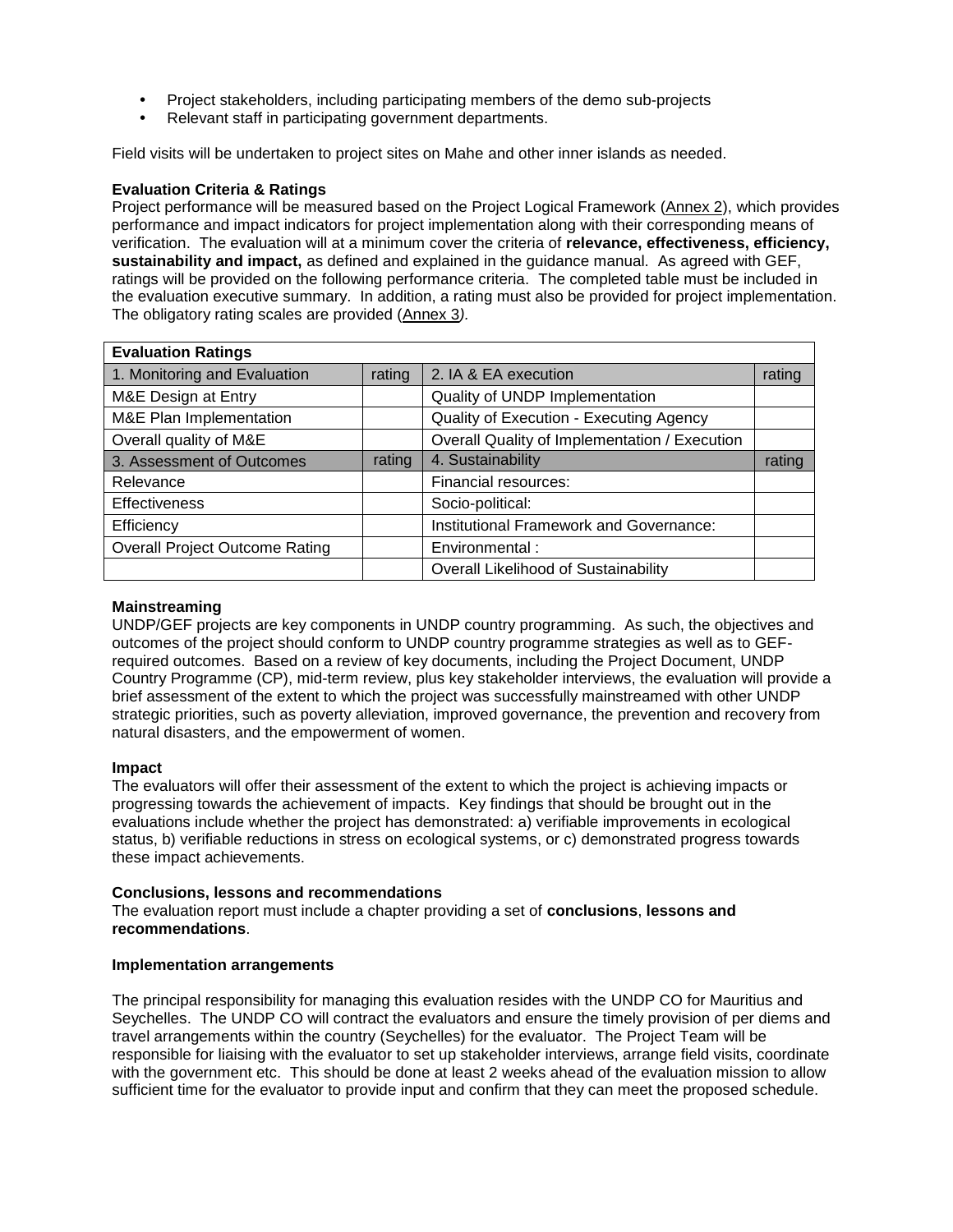## **Project finance/co-finance**

The Evaluation will assess the key financial aspects of the project, including the extent of co-financing planned and realized. Project cost and funding data will be required, including annual expenditures. Variances between planned and actual expenditures will need to be assessed and explained. Results from recent financial audits, as available, should be taken into consideration. The evaluator(s) will receive assistance from the Country Office (CO) and Project Team to obtain financial data in order to complete the co-financing table below, which will be included in the terminal evaluation report.

| Co-financing<br>(type/source) | UNDP own<br>financing (mill.<br><b>US\$)</b> |        | Government<br>(mill. US\$) |        | Partner Agency<br>(mill. US\$) |        | Total<br>(mill. US\$) |        |
|-------------------------------|----------------------------------------------|--------|----------------------------|--------|--------------------------------|--------|-----------------------|--------|
|                               | Planned                                      | Actual | Planned                    | Actual | Planned                        | Actual | Planned               | Actual |
| Grants                        |                                              |        |                            |        |                                |        |                       |        |
| Loans/Concessions             |                                              |        |                            |        |                                |        |                       |        |
| In-kind<br>٠<br>support       |                                              |        |                            |        |                                |        |                       |        |
| Other                         |                                              |        |                            |        |                                |        |                       |        |
| Totals                        |                                              |        |                            |        |                                |        |                       |        |

## **Duties and Responsibilities**

The evaluator conducting the TE for this Project will be an international consultant with in depth understanding of UNDP and GEF projects, including evaluation experience. S/he will be responsible for developing the evaluation methodology, conducting the evaluation and delivering the key products expected from the evaluation. The evaluator will work with a small consultative group from PCU and UNDP Seychelles. The evaluation exercise will be supported and facilitated by the Project Manager and International Technical Advisor to the project, in conjunction with Programme Coordination Unit and UNDP Seychelles. The consultant will sign an agreement with UNDP to undertake the Biosecurity Project TE and will be bound by its terms and conditions set out in the agreement.

The evaluator selected for the assignment should not have participated in the project preparation and/or implementation and should not have any conflict of interest with project related activities

## **Required Skills and Experience and Competencies**

#### **Competencies**

#### Corporate Competencies

- Demonstrates integrity by modelling the UNs values and ethical standards.
- Advocates and promotes the vision, mission, and strategic goals of UN.
- Displays cultural, gender, religion, race, nationality and age sensitivity and adaptability.
- Treats all people fairly without favouritism.

#### Functional Competencies

- Operational effectiveness.
- Solid knowledge of financial and human resources management, contract, asset and procurement, information and communication technology, general administration.
- Ability to lead business processes re-engineering, implementation of new systems (business Management and Leadership.
- Builds strong relationships with clients, focuses on impact and result for the client and responds positively to feedback.
- Consistently approaches work with energy and a positive, constructive attitude.
- Demonstrates excellent oral and written communication skills.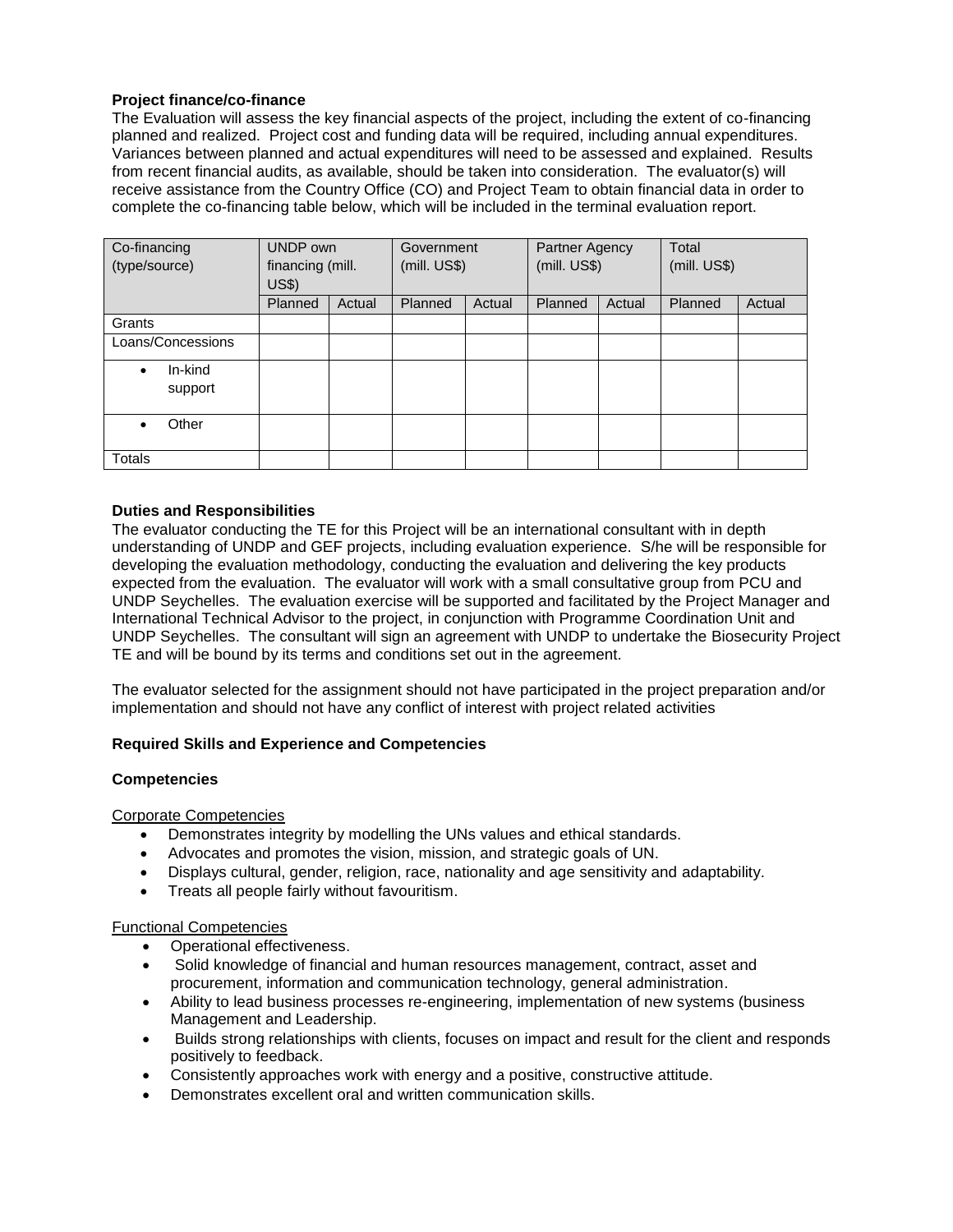- Demonstrates openness to change and ability to manage complexities.
- Shows mentoring as well as conflict resolution skills.

#### **Required Skills and Experience**

- An MSc (minimum requirement) or higher degree in Environment, Natural Resource Management or related fields, and adequate experience in the management, design and/or evaluation of comparable natural resources management projects.
- In-depth understanding of land and environment issues in tropical/subtropical and island environments (particular experience with Small Island Developing States and in the Western Indian Ocean is an advantage). A minimum of 10 years of relevant working experience is required.
- Prior experience in the evaluation of international technical assistance projects with major donor agencies, including UNDP-GEF projects.
- An understanding of local application of commitments to international conventions, and how local actions contribute to global benefits, is crucial.
- Demonstrated ability to assess complex situations, succinctly distil critical issues, and draw forward-looking conclusions and recommendations.
- Excellent written and verbal communication skills in English. Good knowledge of French is advantageous.
- Ability to deliver quality reports within the given time.

## **Evaluation timeframe**

The total duration of the evaluation will be 30 working days over approximately 8 weeks according to the following plan (for details see Annex 4): Expected date of contract 20 September 2014

| <b>Activity</b>                         | Timing  | <b>Completion Date</b> |
|-----------------------------------------|---------|------------------------|
| Preparation                             | 3 days  | September 23rd         |
| <b>Evaluation Mission to Seychelles</b> | 15 days | October 22nd           |
| <b>Draft Evaluation Report</b>          | 8 days  | October 30th           |
| <b>Final Report</b>                     | 4 days  | November 19th          |

TE is expected to deliver the following:

| Deliverable                     | Content                                                 | Timing                                                    | <b>Responsibilities</b>                      |
|---------------------------------|---------------------------------------------------------|-----------------------------------------------------------|----------------------------------------------|
| <b>Inception</b><br><b>Note</b> | <b>Evaluator clarifications</b><br>on timing and method | No later than 1 week<br>before the evaluation<br>mission. | Evaluator submits to UNDP CO                 |
| <b>Presentation</b>             | <b>Initial Findings</b>                                 | End of evaluation mission                                 | To project management, UNDP<br>CO            |
| <b>Draft Final</b><br>Report    | Full report, (per<br>annexed template) with<br>annexes  | Within 2 weeks of the<br>evaluation mission               | Sent to CO, reviewed by RTA,<br>PCU, GEF FPs |
| <b>Final Report</b>             | Revised report                                          | Within 1 week of receiving<br>UNDP comments on draft      | Sent to CO                                   |

An outline for the final report is given in Annex 5.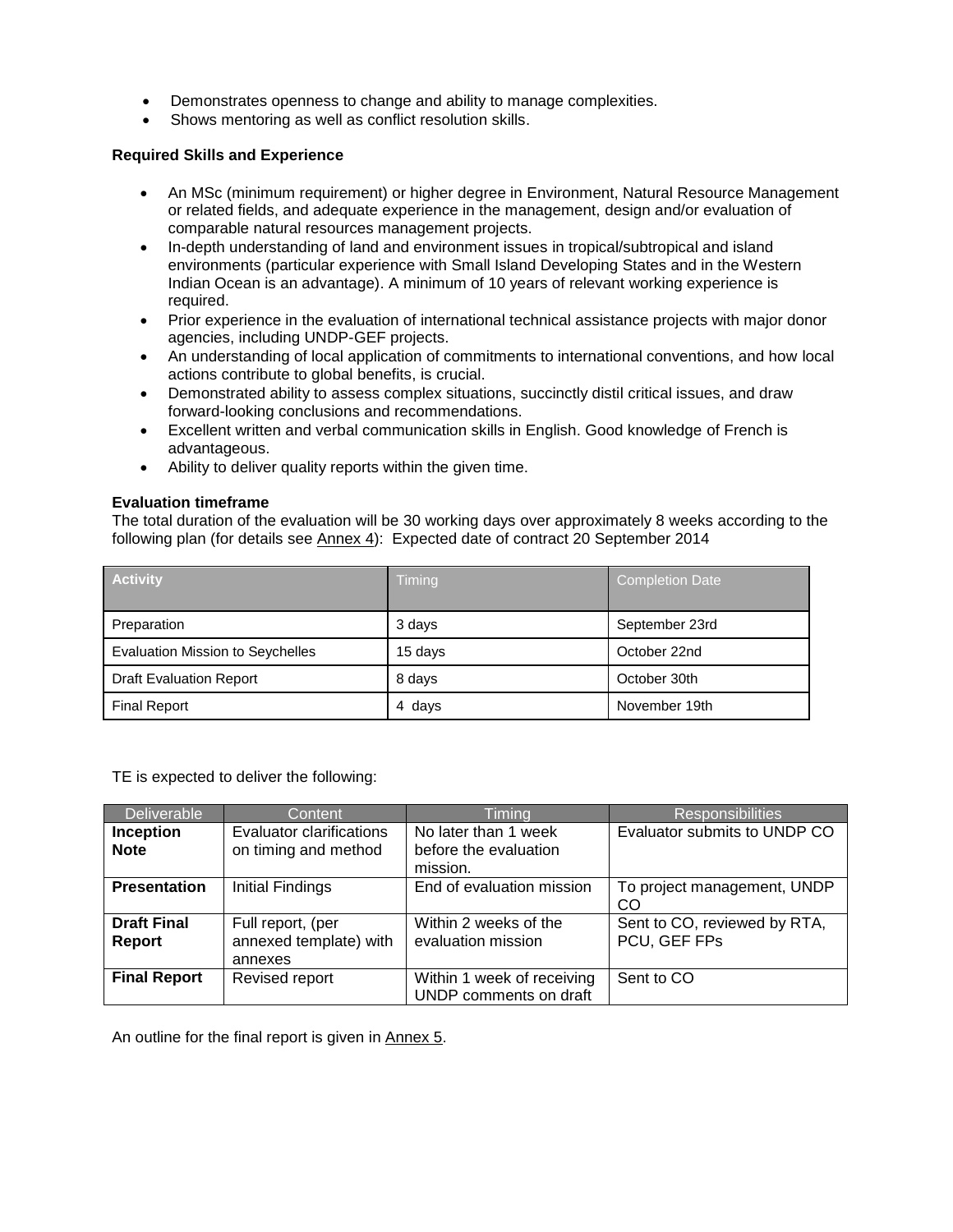#### **Evaluator Ethics**

Evaluation consultant will be held to the highest ethical standards and are required to sign a Code of Conduct (Annex 6) upon acceptance of the assignment. UNDP evaluations are conducted in accordance with the principles outlined in the *2008* UNEG Ethical Guidelines for Evaluations.

#### **Scope of Price Proposal**

A financial proposal has to be submitted by offerors which specifies:

- i) Daily Fee. The Daily fee should be all inclusive<sup>1</sup>. The term "All inclusive" implies that all costs *(professional fees, travel costs, living allowances, communications, consummables, etc.) that could possibly be incurred by the Contractor are already factored into the final amounts submitted in the proposal.* In general, UNDP should not accept travel costs exceeding those of an economy class ticket. Should the consultant wish to travel on a higher class he/she should do so using their own resources. For information only, the UN Daily Subsistence Allowance at the duty station is 363 USD as August 2014.
- ii) An IC Time Sheet must be submitted by the Contractor, duly approved by the Individual Contractor's supervisor, which shall serve as the basis for the payment of fees (as per template)

#### **Payment modalities and specifications**

| $\frac{0}{0}$ | Milestone                                                                                                                                   |
|---------------|---------------------------------------------------------------------------------------------------------------------------------------------|
| 20%           | At contract signing due date Sep 2014                                                                                                       |
| 50%           | Following submission and approval of the 1st draft terminal evaluation report Oct 24 <sup>th</sup> 2014                                     |
| 30%           | Following submission and approval (UNDP-CO and UNDP RTA) of the final terminal<br>evaluation report (no date defined yet until RTA respond) |
|               |                                                                                                                                             |
|               | Due Sep 2014                                                                                                                                |

Prior to the final payment, sign-off is required as per Annex 7.

DSA 15 days in the field (Seychelles)

#### **Application process**

Applicants are requested to apply online *[http://jobs.undp.org](http://jobs.undp.org/)*. Individual consultants are invited to submit applications as below below requirements.

**1.**Duly accomplished **Letter of Confirmation of Interest and Availability** using the template provided by UNDP

2. **Personal CV or P11**, indicating all past experience from similar projects, as well as the contact details (email and telephone number) of the Candidate and at least three (3) professional references;

3. **Brief description** of why the individual considers him/herself as the most suitable for the assignment, and a methodology, **if applicable**, on how they will approach and complete the assignment.

4. **Financial Proposal** supported by a breakdown of costs, as per template provided.

All Applicants will be requested to submit a price offer indicating their proposed daily fee rate for the assignment. Following UNDP procurement rules, both technical competence (70%) and the consultant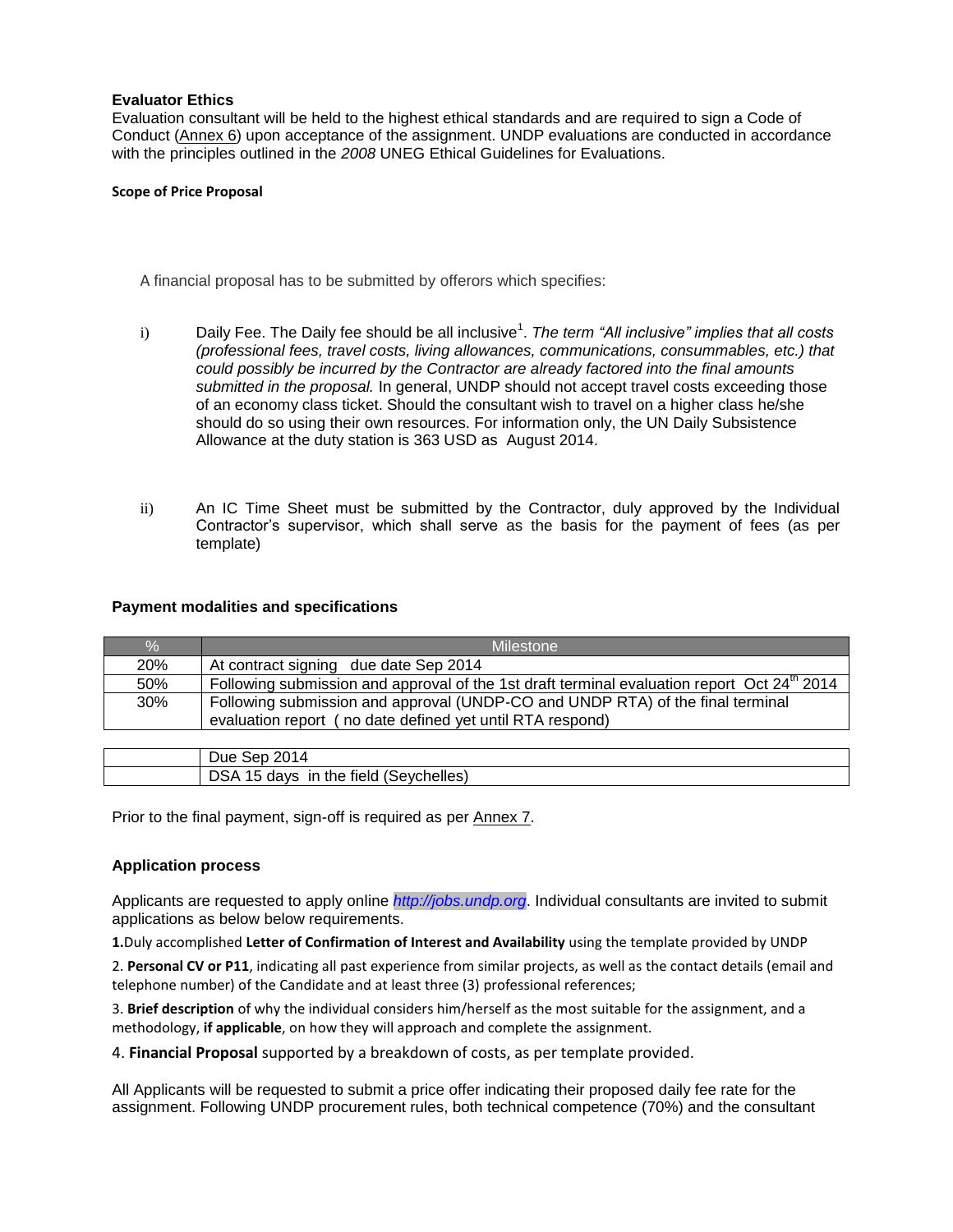daily fee rate (30%) will be taken into account in the selection process. The Technical Evaluation will be based on the following Evaluation Criteria.

|                                                                             | Masters or<br>equivalent in<br>Environmental<br>sciences or<br>agricultural<br>sciences,<br>environmental<br>management | 5 years minimum field<br>experience in project<br>development and/or<br>evaluation and/or<br>implementation<br>preferably in the field<br>οf<br>Biosecurity/Biodiversity | Minimum<br>of 5 Project<br>Evaluations<br>of which 3<br>must be<br><b>GEF</b> related | Experience<br>and skills in<br>multi-<br>stakeholder<br>and<br>participatory<br>approaches<br>in project<br>management<br>especially in<br><b>SIDS</b> | Proficiency in<br>English and<br>workable<br>knowledge<br>of French | Knowledge of<br><b>UNDP and GEF</b><br>projects<br>evaluations<br>and<br>procedures an<br>advantage | Total               |
|-----------------------------------------------------------------------------|-------------------------------------------------------------------------------------------------------------------------|--------------------------------------------------------------------------------------------------------------------------------------------------------------------------|---------------------------------------------------------------------------------------|--------------------------------------------------------------------------------------------------------------------------------------------------------|---------------------------------------------------------------------|-----------------------------------------------------------------------------------------------------|---------------------|
| 20 MARKS<br>20 MARKS<br>20 MARKS<br>10 MARKS<br>20 MARKS<br><b>10 MARKS</b> |                                                                                                                         |                                                                                                                                                                          |                                                                                       |                                                                                                                                                        |                                                                     |                                                                                                     | 100<br><b>MARKS</b> |

Qualified women and members of social minorities are strongly encouraged to apply.

DEADLINE FOR APPLICATIONS IS 12 September 2014`

**This TOR is approved by** : Roland Alcindor

Roland Alcindor Programme Manager -UNDP

Signature

Date of Signing 27 August 2014\_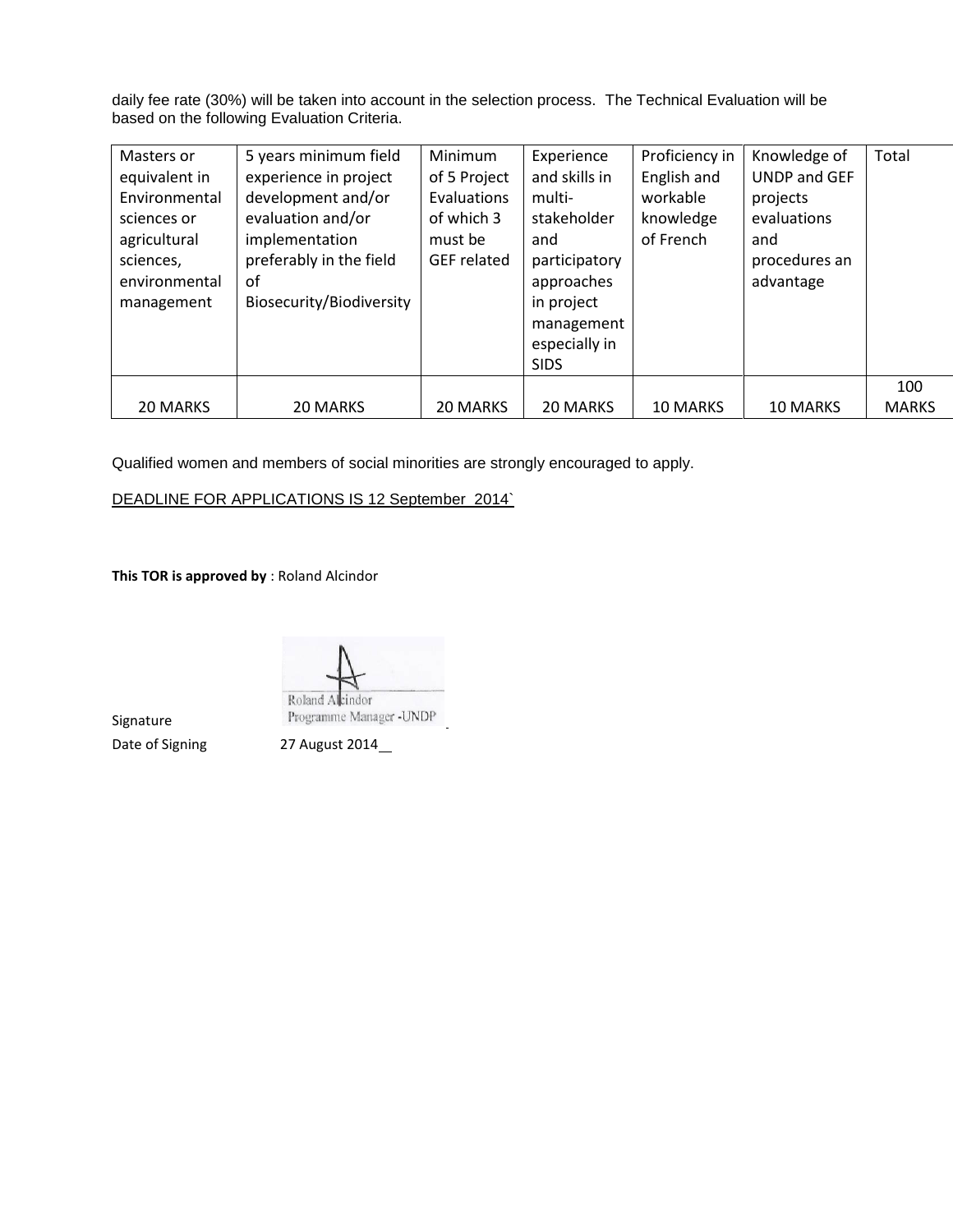#### **Annex 1: List of Documents to be reviewed by the evaluators**

It is anticipated that the methodology to be used for the TE will include, but may not be limited to, the review of the following:

- Project Document
- Project implementation reports (PIRs)
- Quarterly progress reports and work plans of the project
- Mid-term Evaluation report
- Audit reports
- Annual Review Reports
- The project M&E framework
- Reports from implementers of various project activities, legal documents (e.g. Biosecurity Bill)
- M&E Operational Guidelines
- Financial and Administration guidelines
- Project operational guidelines, manuals and systems
- Minutes of the Project Board Meetings and any other project management meetings
- The GEF Implementation Completion Report guidelines
- The UNDP Monitoring and Evaluation Frameworks.

#### **Annex 2: Project Logical Framework. Prodoc**

To be provided (separate attachment).

## **Annex 3: Ratings**

| <b>Ratings Scales</b>                                                                                                                                                     |                                                                                                                                       |                         |
|---------------------------------------------------------------------------------------------------------------------------------------------------------------------------|---------------------------------------------------------------------------------------------------------------------------------------|-------------------------|
| Ratings for Outcomes, Effectiveness,<br>Efficiency, M&E, I&E Execution                                                                                                    | Sustainability ratings:                                                                                                               | Relevance<br>ratings:   |
| 6. Highly Satisfactory (HS):<br>any shortcomings are of negligible<br>significance                                                                                        | 4. Likely (L):<br>negligible risks to sustainability                                                                                  | 2. Relevant (R)         |
| 5. Satisfactory (S):<br>minor shortcomings<br>4. Moderately Satisfactory (MS):<br>moderate shortcomings<br>3. Moderately Unsatisfactory (MU):<br>significant shortcomings | 3. Moderately Likely (ML):<br>moderate risks<br>2. Moderately Unlikely (MU):<br>significant risks<br>1. Unlikely (U):<br>severe risks | 1. Not relevant<br>(NR) |
| 2. Unsatisfactory (U):<br>major problems<br>1. Highly Unsatisfactory (HU):<br>severe problems                                                                             | Additional ratings where relevant: Not Applicable (N/A);<br>Unable to Assess (U/A)                                                    |                         |

#### **Guidelines for Ratings for Project Implementation:**

#### **1. Progress toward achieving project objectives**

**Rating of Project Progress towards Meeting Objective**: Taking into account the cumulative level of progress compared to the target level across all of the objective indicators, please rate the progress of the project towards meeting its objective, according to the following scale.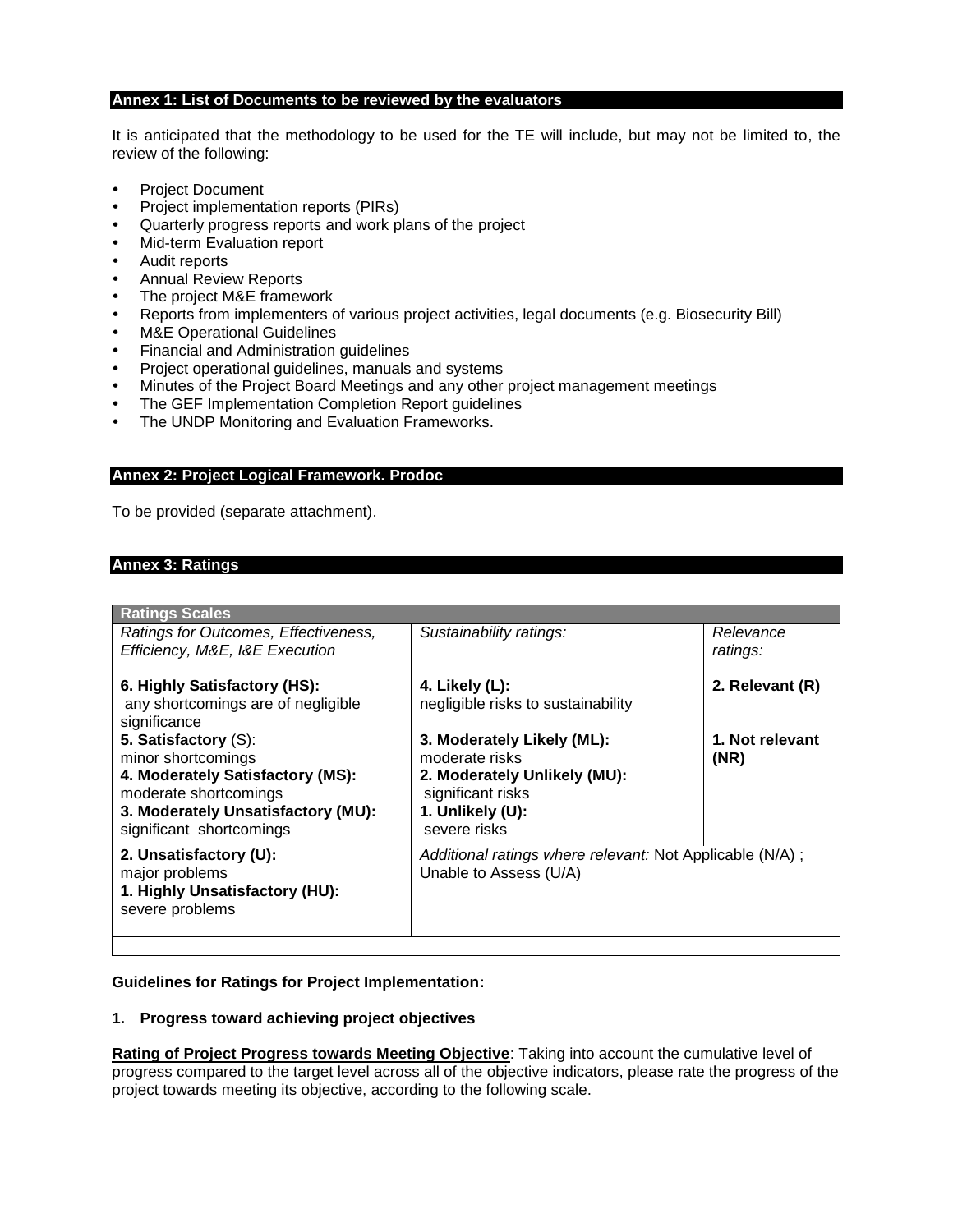| <b>Highly Satisfactory (HS)</b> | Project is expected to achieve or exceed all its major global<br>environmental objectives, and yield substantial global environmental<br>benefits, without major shortcomings. The project can be presented<br>as "good practice".                                                                     |
|---------------------------------|--------------------------------------------------------------------------------------------------------------------------------------------------------------------------------------------------------------------------------------------------------------------------------------------------------|
| Satisfactory (S)                | Project is expected to achieve most of its major global<br>environmental objectives, and yield satisfactory global<br>environmental benefits, with only minor shortcomings.                                                                                                                            |
| Moderately Satisfactory (MS)    | Project is expected to achieve most of its major relevant objectives<br>but with either significant shortcomings or modest overall relevance.<br>Project is expected not to achieve some of its major global<br>environmental objectives or yield some of the expected global<br>environment benefits. |
| Moderately Unsatisfactory (MU)  | Project is expected to achieve of its major global environmental<br>objectives with major shortcomings or is expected to achieve only<br>some of its major global environmental objectives.                                                                                                            |
| Unsatisfactory (U)              | Project is expected not to achieve most of its major global<br>environment objectives or to yield any satisfactory global<br>environmental benefits.                                                                                                                                                   |
| Highly Unsatisfactory (U)       | The project has failed to achieve, and is not expected to achieve,<br>any of its major global environment objectives with no worthwhile<br>benefits.                                                                                                                                                   |

# **2. Progress in project implementation**

| <b>Highly Satisfactory (HS)</b> | Implementation of all components is in substantial compliance with<br>the original/formally revised implementation plan for the project. The<br>project can be presented as "good practice". |
|---------------------------------|----------------------------------------------------------------------------------------------------------------------------------------------------------------------------------------------|
| Satisfactory (S)                | Implementation of most components is in substantial compliance<br>with the original/formally revised plan except for only a few that are<br>subject to remedial action.                      |
| Moderately Satisfactory (MS)    | Implementation of some components is in substantial compliance<br>with the original/formally revised plan with some components<br>requiring remedial action.                                 |
| Moderately Unsatisfactory (MU)  | Implementation of some components is not in substantial<br>compliance with the original/formally revised plan with most<br>components requiring remedial action.                             |
| Unsatisfactory (U)              | Implementation of most components is not in substantial compliance<br>with the original/formally revised plan.                                                                               |
| Highly Unsatisfactory (HU)      | Implementation of none of the components is in substantial<br>compliance with the original/formally revised plan.                                                                            |

| Criterion                                                                                   | <b>Evaluator's Summary Comments</b> | Evaluator's<br>Rating |
|---------------------------------------------------------------------------------------------|-------------------------------------|-----------------------|
| A. Attainment of project objectives<br>and results (overall rating)<br>Sub criteria (below) |                                     |                       |
| A. 1. Effectiveness                                                                         |                                     |                       |
| A. 2. Relevance                                                                             |                                     |                       |
| A. 3. Efficiency                                                                            |                                     |                       |
| A.4. Relevance                                                                              |                                     |                       |
| <b>B. Sustainability of Project</b><br>outcomes<br>(overall rating)<br>Sub criteria (below) |                                     |                       |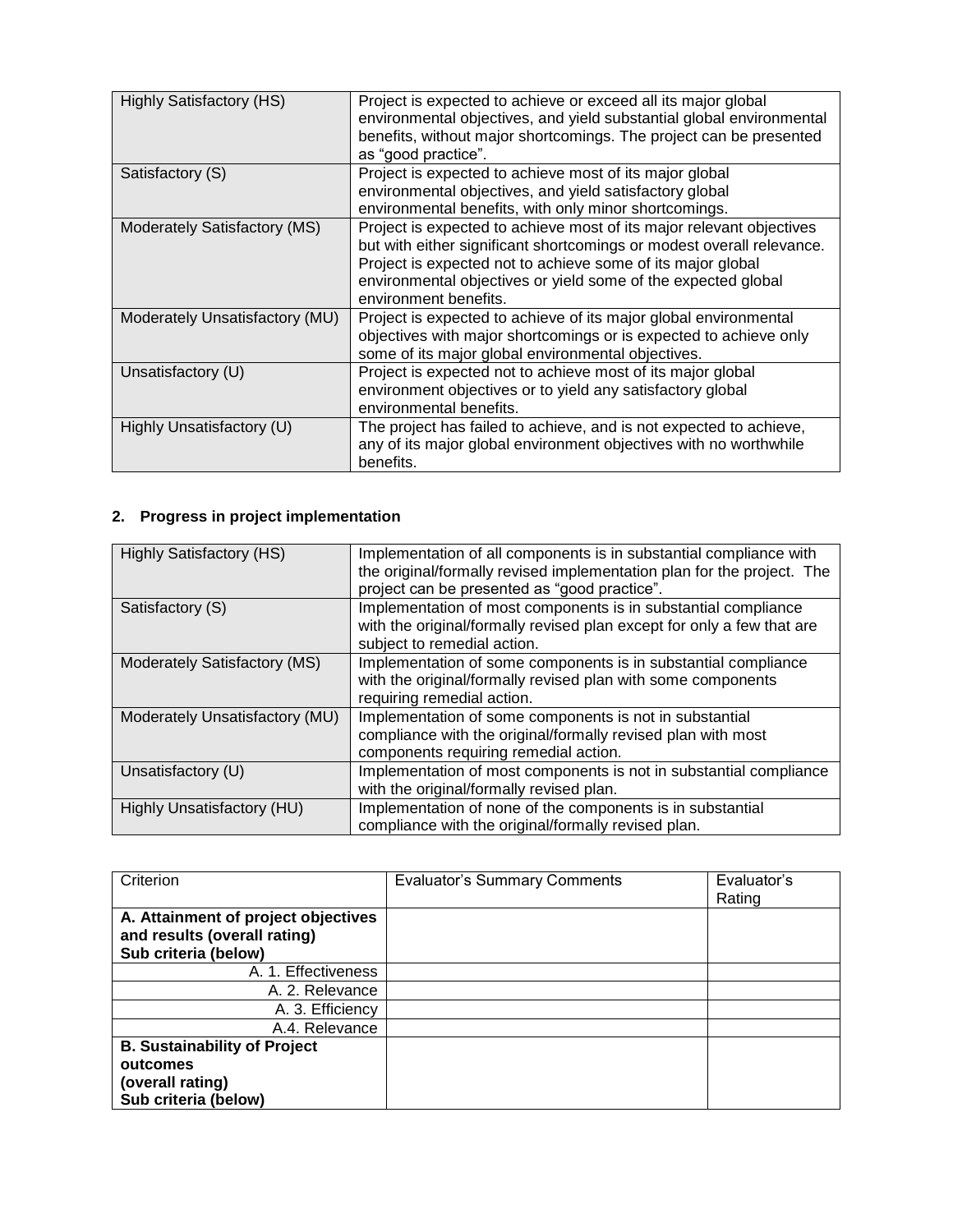| B. 1. Financial                   |  |
|-----------------------------------|--|
| B. 2. Socio Political             |  |
| B. 3. Institutional framework and |  |
| governance                        |  |
| B. 4. Environmental               |  |
| C. Achievement of outputs and     |  |
| activities                        |  |
| D. Monitoring and Evaluation      |  |
| (overall rating)                  |  |
| Sub criteria (below)              |  |
| D. 1. M&E Design                  |  |
| D. 2. M&E Plan Implementation     |  |
| (use for adaptive management)     |  |
| D. 3. Budgeting and Funding for   |  |
| <b>M&amp;E</b> activities         |  |
| E. Catalytic Role                 |  |
| F. Preparation and readiness      |  |
| <b>G. Country ownership</b>       |  |
| H. Stakeholders involvement       |  |
| I. Financial planning             |  |
| J. Implementation approach        |  |
| K. UNDP/GEF Supervision and       |  |
| backstopping                      |  |

**Please note:** Relevance and effectiveness will be considered as critical criteria. The overall rating of the project for achievement of objectives and results **may not be higher** than the lowest rating on either of these two criteria. Thus, to have an overall satisfactory rating for outcomes a project must have at least satisfactory ratings on both relevance and effectiveness.

## **Annex 4: Plan for Evaluation Implementation**

|               | Activity                                                                                                                                                                                                                                                                                                                            | <b>Estimated time</b>      | Key outputs                                                                                                       |
|---------------|-------------------------------------------------------------------------------------------------------------------------------------------------------------------------------------------------------------------------------------------------------------------------------------------------------------------------------------|----------------------------|-------------------------------------------------------------------------------------------------------------------|
|               | Preparation by consultant<br>Review project documents and progress<br>reports<br>Other relevant literature<br>$\overline{\phantom{a}}$<br>Prepare inception report<br>$\qquad \qquad -$<br>Agreement on activities and timeframes<br>$\qquad \qquad -$<br>Preparation of meetings/programme                                         | 3 days                     | Familiarization with<br>the projects (re.<br>intended outcomes)<br>Agreement on<br>timeframes and<br>programme    |
| $\mathcal{P}$ | Meetings and discussions with stakeholders<br>Discussions with project staff and PCU<br>Field visits. This will include interviews and<br>discussions with various stakeholders.<br>Meetings with development partners including<br>$\qquad \qquad -$<br>eventually Project Steering committee and<br>other partners                | 14 days (including travel) | Document records of<br>$\bullet$<br>interviews and<br>observations with<br>stakeholders<br>Evaluate findings<br>٠ |
| 3             | Presentation of findings to stakeholders<br>Hold a meeting with stakeholders including<br>Project Steering Committee, development<br>partners, government and UN agencies to<br>present preliminary findings and<br>recommendations to collect feedback that will<br>help finalise the report, give suggestions and<br>get feedback | 1 day                      | Present findings to<br>$\bullet$<br>key stakeholders and<br>create forum for<br>participatory<br>feedback         |
| 4             | <b>Writing Report</b>                                                                                                                                                                                                                                                                                                               | 8 days                     | Draft report delivered                                                                                            |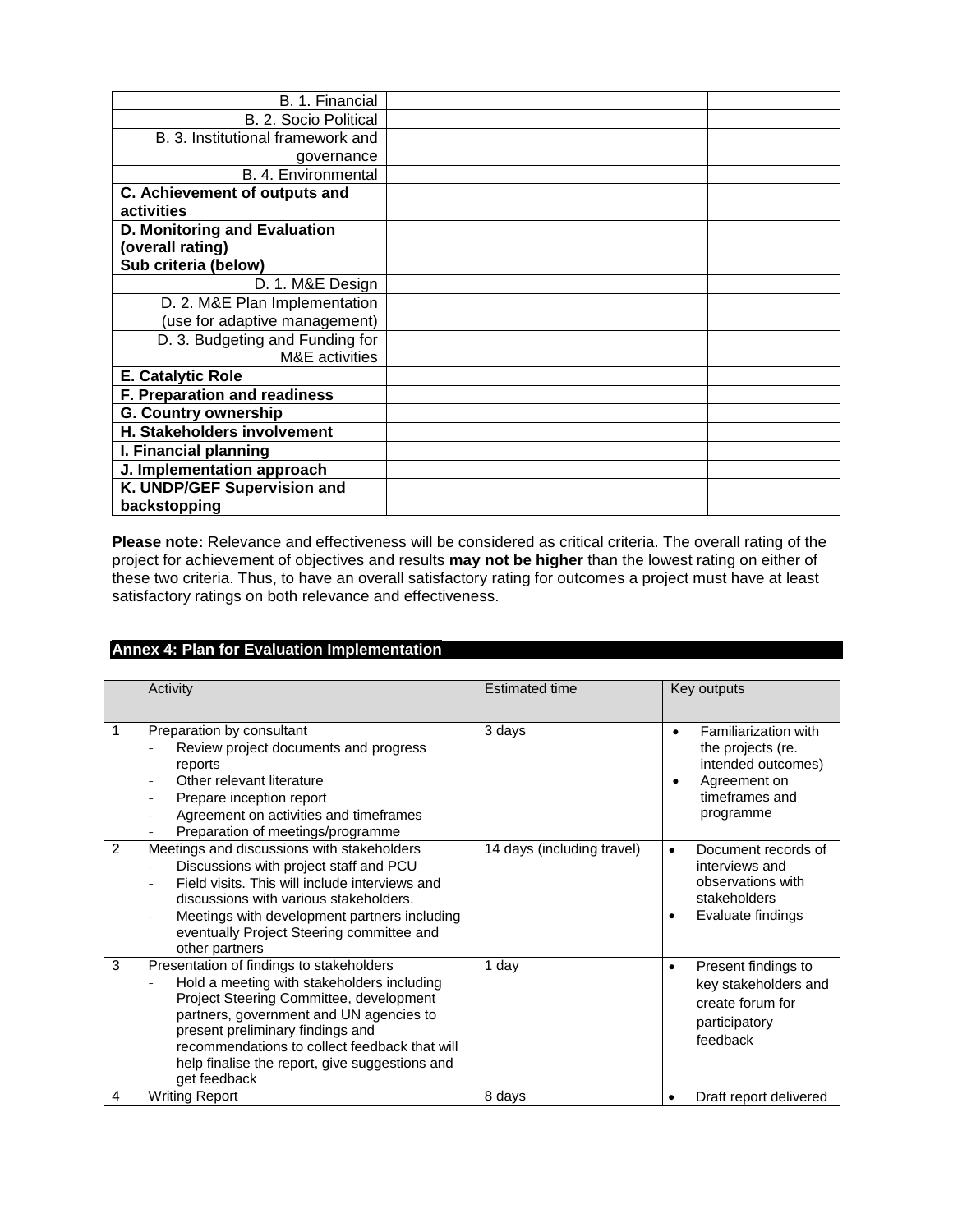|   | Incorporate feedback from the presentation<br>meeting into findings<br>Draft report and final report<br>Report should be:<br>Analytical in nature (both quantitative and<br>qualitative)<br>Structured around issues and related<br>findings/lessons learnt<br>Conclusions<br>٠<br>Recommendations<br>Present draft form for review by UNDP CO |         | to UNDP CO for<br>consideration<br>Consideration should<br>be given to producing<br>a final report for<br>public information<br>and donors                                                                                                  |
|---|------------------------------------------------------------------------------------------------------------------------------------------------------------------------------------------------------------------------------------------------------------------------------------------------------------------------------------------------|---------|---------------------------------------------------------------------------------------------------------------------------------------------------------------------------------------------------------------------------------------------|
| 5 | Submission of Final Report                                                                                                                                                                                                                                                                                                                     | 4 days  | A report of maximum 40<br>pages in word document<br>format with tables where<br>appropriate (excluding<br>annexes) will be<br>submitted within 1 week<br>of receiving consolidated<br>comments made on the<br>draft submitted to UNDP<br>CO |
|   | Time allocated to the assignment                                                                                                                                                                                                                                                                                                               | 30 days |                                                                                                                                                                                                                                             |

## **Annex 5: Evaluation Report Outline***<sup>2</sup>*

| i.   | Opening page:                                                    |  |
|------|------------------------------------------------------------------|--|
|      | Name of the UNDP/GEF project                                     |  |
|      | UNDP and GEF project ID's.<br>$\bullet$                          |  |
|      | Evaluation time frame and date of evaluation report<br>$\bullet$ |  |
|      | Region and countries included in the project<br>$\bullet$        |  |
|      | GEF Operational Program/Strategic Program<br>$\bullet$           |  |
|      | Executing Agency and project partners                            |  |
|      | Evaluation team members                                          |  |
|      | Acknowledgements                                                 |  |
| ii.  | <b>Executive Summary</b>                                         |  |
|      | <b>Project Summary Table</b><br>$\bullet$                        |  |
|      | Project Description (brief)                                      |  |
|      | <b>Evaluation Rating Table</b>                                   |  |
|      | Summary of conclusions, recommendations and lessons              |  |
| iii. | Acronyms and Abbreviations                                       |  |
|      | (See: UN Editorial Manual <sup>3</sup> )                         |  |
| 1.   | Introduction                                                     |  |
|      | Purpose of the evaluation                                        |  |
|      | Scope & Methodology                                              |  |
|      | Structure of the evaluation report<br>$\bullet$                  |  |
| 2.   | Project description and development context                      |  |
|      | Project start and duration                                       |  |
|      | Problems that the project sought to address                      |  |
|      | Immediate and development objectives of the project<br>$\bullet$ |  |
|      | Baseline Indicators established                                  |  |
|      | Main stakeholders                                                |  |
|      | <b>Expected Results</b>                                          |  |

 *2* The Report length shall not exceed 40 pages in total (not including annexes). *3 <http://69.94.137.26/editorialcontrol/>*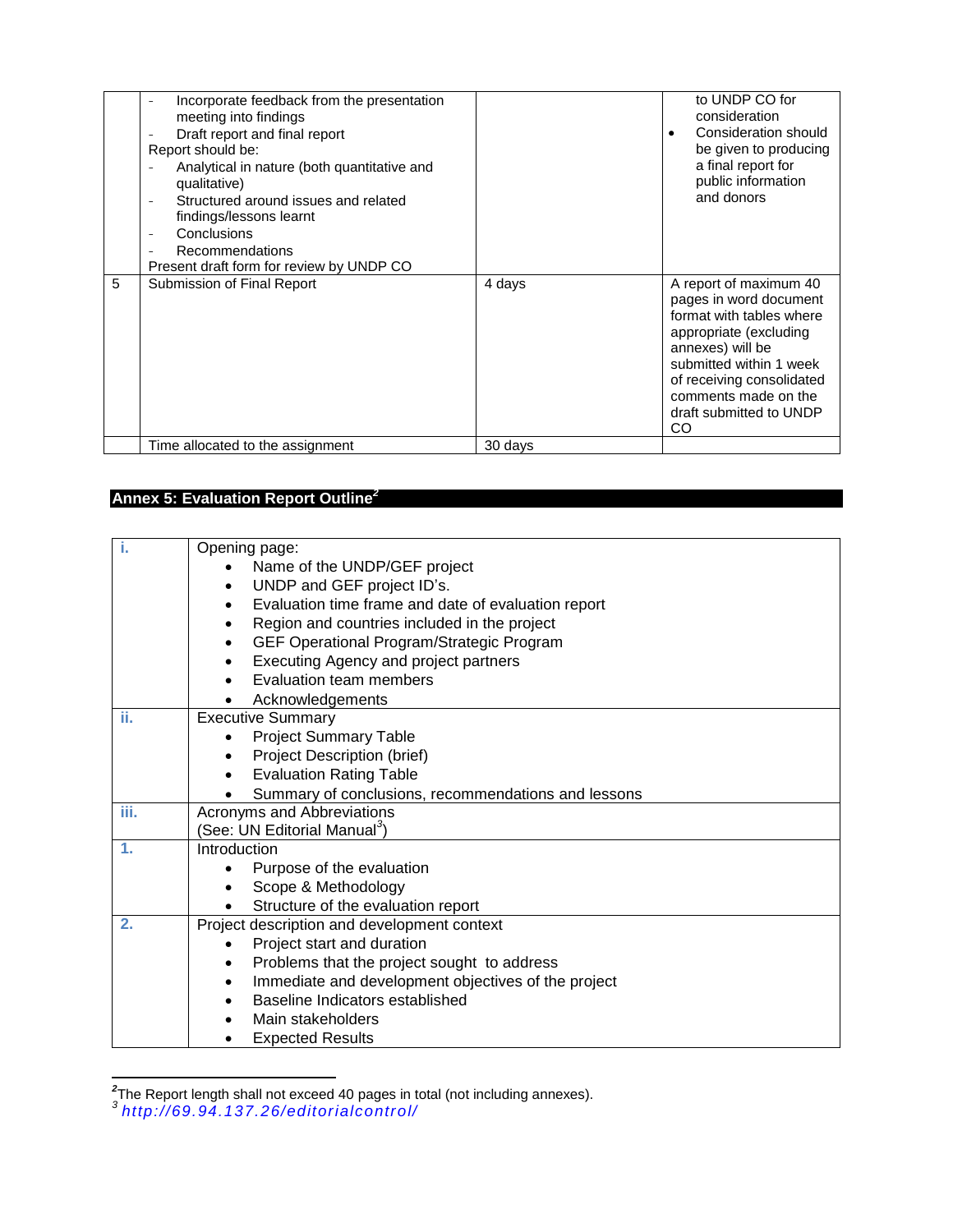| 3.  | Findings                                                                                                    |  |
|-----|-------------------------------------------------------------------------------------------------------------|--|
|     | (In addition to a descriptive assessment, all criteria marked with (*) must be rated)                       |  |
| 3.1 | Project Design / Formulation                                                                                |  |
|     | Analysis of LFA (Project logic /strategy; Indicators)                                                       |  |
|     | <b>Assumptions and Risks</b><br>$\bullet$                                                                   |  |
|     | Lessons from other relevant projects (e.g., same focal area) incorporated into<br>$\bullet$                 |  |
|     | project design                                                                                              |  |
|     | Planned stakeholder participation<br>$\bullet$                                                              |  |
|     | Replication approach<br>$\bullet$                                                                           |  |
|     | UNDP comparative advantage<br>$\bullet$                                                                     |  |
|     | Linkages between project and other interventions within the sector<br>٠                                     |  |
| 3.2 | Management arrangements<br>Project Implementation                                                           |  |
|     |                                                                                                             |  |
|     | Adaptive management (changes to the project design and project outputs during<br>implementation)            |  |
|     | Partnership arrangements (with relevant stakeholders involved in the<br>٠                                   |  |
|     | country/region)                                                                                             |  |
|     | Feedback from M&E activities used for adaptive management<br>$\bullet$                                      |  |
|     | Project Finance:<br>٠                                                                                       |  |
|     | Monitoring and evaluation: design at entry and implementation (*)<br>$\bullet$                              |  |
|     | UNDP and Executing Agency implementation / execution (*) coordination, and                                  |  |
|     | operational issues                                                                                          |  |
| 3.3 | <b>Project Results</b>                                                                                      |  |
|     | Overall results (attainment of objectives) (*)                                                              |  |
|     | Relevance, Effectiveness, & Efficiency (*)<br>$\bullet$                                                     |  |
|     | Country ownership<br>٠                                                                                      |  |
|     | Mainstreaming<br>$\bullet$                                                                                  |  |
|     | Sustainability (*)<br>$\bullet$                                                                             |  |
|     | Catalytic Role & Impact<br>$\bullet$                                                                        |  |
| 4.  | Conclusions, Lessons & Recommendations                                                                      |  |
|     | Corrective actions for the design, implementation, monitoring and evaluation of the<br>$\bullet$<br>project |  |
|     | Actions to follow up or reinforce initial benefits from the project<br>$\bullet$                            |  |
|     | Proposals for future directions underlining main objectives<br>$\bullet$                                    |  |
|     | Best and worst practices in addressing issues relating to relevance, performance<br>٠                       |  |
|     | and success                                                                                                 |  |
| 5.  | Annexes                                                                                                     |  |
|     | TORs<br>٠                                                                                                   |  |
|     | Itinerary                                                                                                   |  |
|     | List of persons interviewed                                                                                 |  |
|     | Summary of field visits<br>$\bullet$                                                                        |  |
|     | List of documents reviewed<br>$\bullet$                                                                     |  |
|     | Questionnaire used and summary of results<br>$\bullet$                                                      |  |
|     | <b>Evaluation Consultant Agreement Form</b><br>$\bullet$                                                    |  |